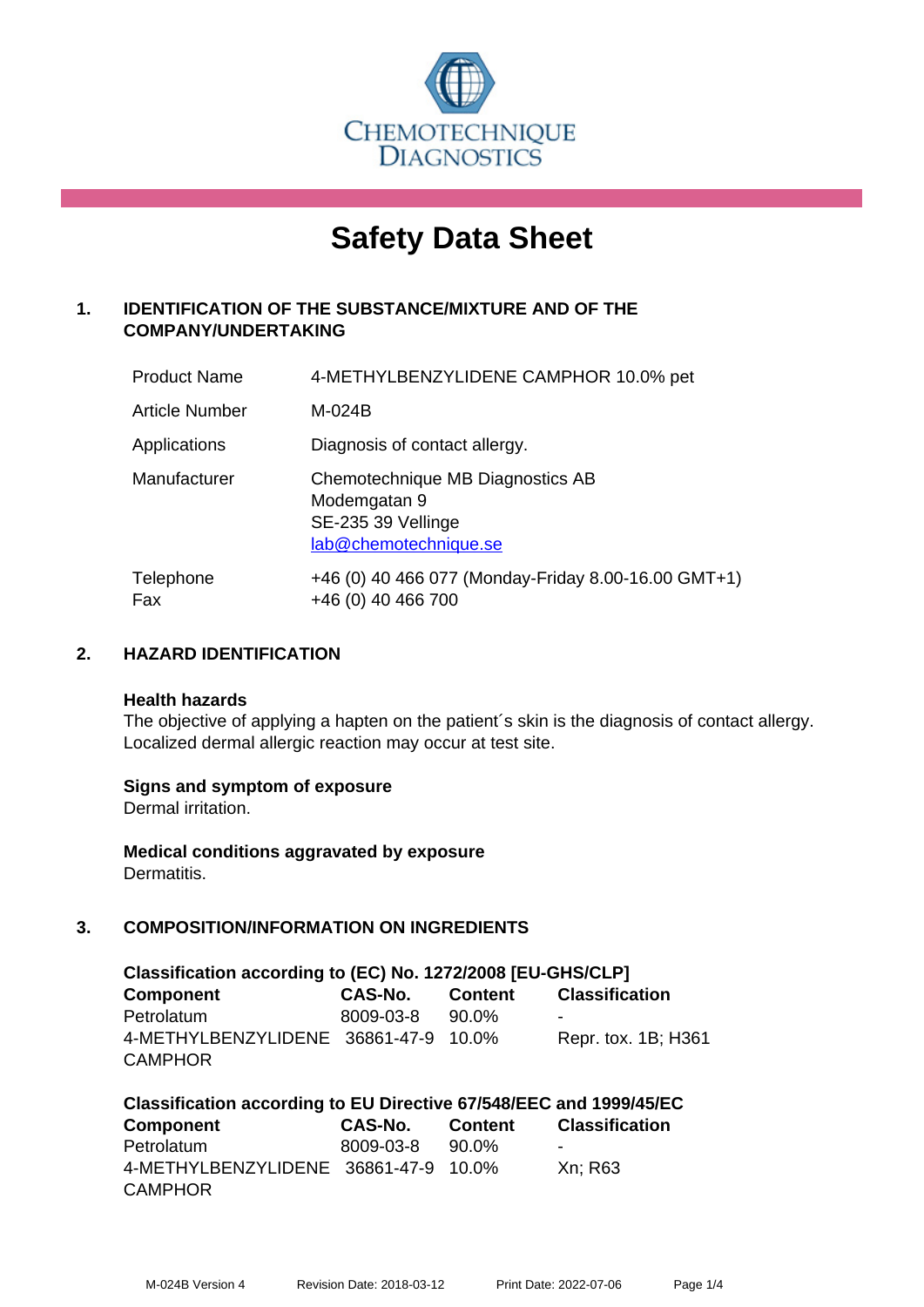## **4. FIRST AID MEASURES**

## **Emergency and first aid procedures**

Obtain medical attention.

# **5. FIRE-FIGHTING MEASURES\***

#### **Suitable extinguish media**

CO2, powder or water spray. Fight larger fires with water spray or alcohol resistant foam.

# **For safety reasons unsuitable extinguishing agents**

Water with full jet.

## **Special protective equipment for fire-fighters**

Wear self-contained respiratory protective device. Wear fully protective suit.

\*Data is shown for petrolatum only

## **6. ACCIDENTAL RELEASES MEASURES**

**Steps to be taken if material is released or spilled** Contain and place in a closed container.

# **7. HANDLING AND STORAGE**

**Precautions to be taken in handling and storage** Store dark at 5-8°C. Avoid extended exposure to light. FOR EXTERNAL USE ONLY.

# **8. EXPOSURE CONTROLS/PERSONAL PROTECTION**

**Respiratory protection** Not required.

**Ventilation** Local exhaust.

**Protective gloves** Disposal gloves.

#### **Eye protection** Not required with normal use.

## **Work/Hygienic practices**

Wash hands after each use.

## **9. PHYSICAL AND CHEMICAL PROPERTIES**

Odour **Odourless** 

Appearance Ivory White Semi-solid

Melting point\* 50-55° C Flash point\*  $>100^{\circ}$ C

Boiling point\* No data available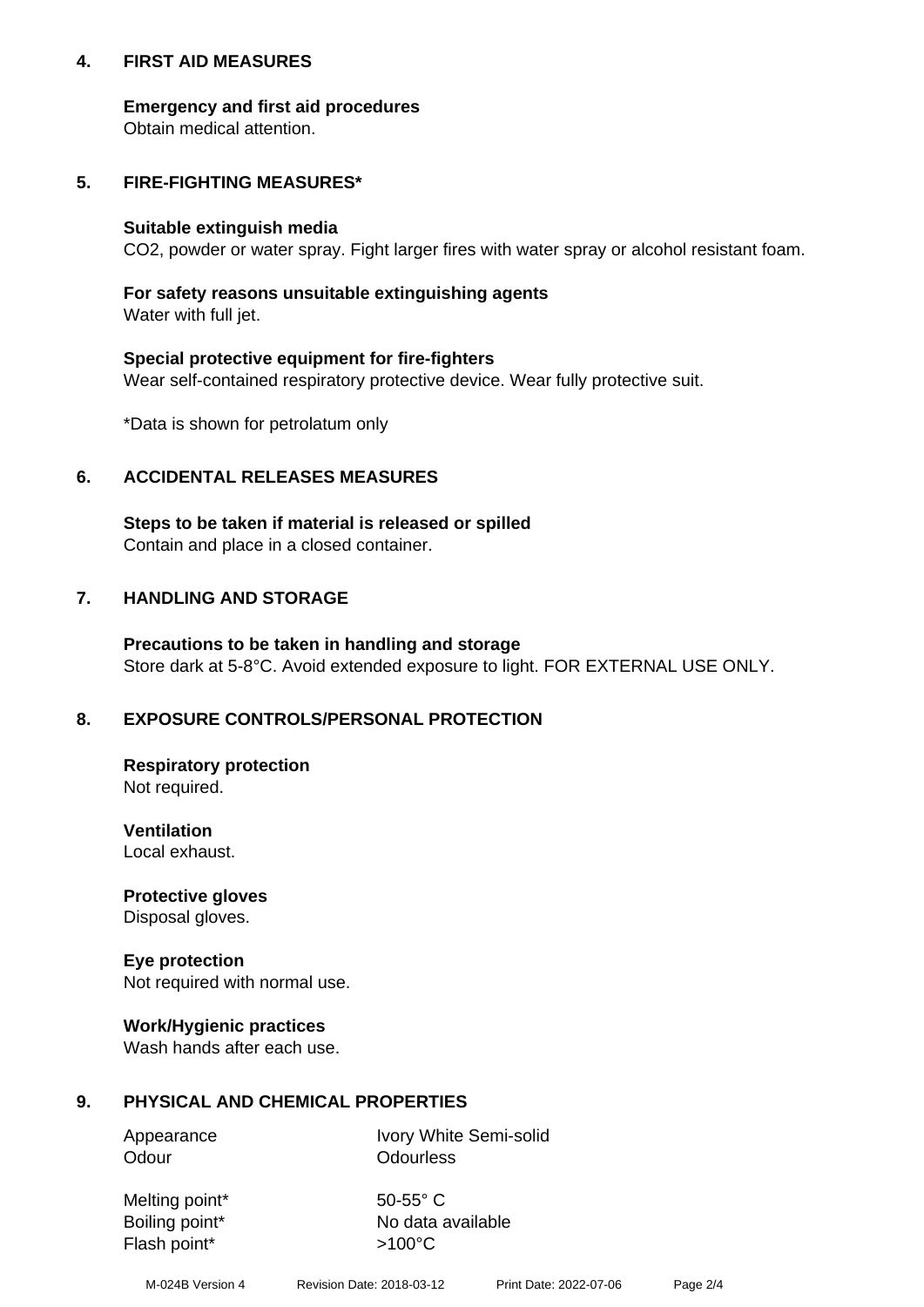Density\* No data available. Solubility in/Miscibility with Water\*

Self ignition\* Product does not self ignite. Danger of explosion\* Product does not present an explosion hazard. Insoluble

\*Data is shown for petrolatum only

## **10. STABILITY AND REACTIVITY**

#### **Incompability**

May react with strong oxidizing agents.

#### **Stability**

Stable at recommended storage conditions.

#### **Hazardous byproducts**

Combustion may generate CO, CO2 and other oxides.

**Hazardous polymerization**

Will not occur.

## **11. TOXICOLOGICAL INFORMATION**

No data available.

#### **12. ECOLOGICAL INFORMATION**

No data available.

## **13. DISPOSAL CONSIDERATIONS**

#### **Waste disposal method**

Comply with federal, state/provincial and local regulation.

#### **14. TRANSPORT INFORMATION**

Not dangerous goods.

## **15. REGULATORY INFORMATION**

The classification is according to the latest editions of the EU lists, and extended by company and literature data.

#### **16. OTHER INFORMATION**

#### **Text of H-statements and R-phrases mentioned in Section 3**

| Repr. tox. 1B    |                           | Reproductive toxicity (Category 1B)                    |          |  |
|------------------|---------------------------|--------------------------------------------------------|----------|--|
| H361             |                           | Suspected of damaging fertility or the unborn<br>child |          |  |
| Xn               |                           | Harmful                                                |          |  |
| M-024B Version 4 | Revision Date: 2018-03-12 | Print Date: 2022-07-06                                 | Page 3/4 |  |